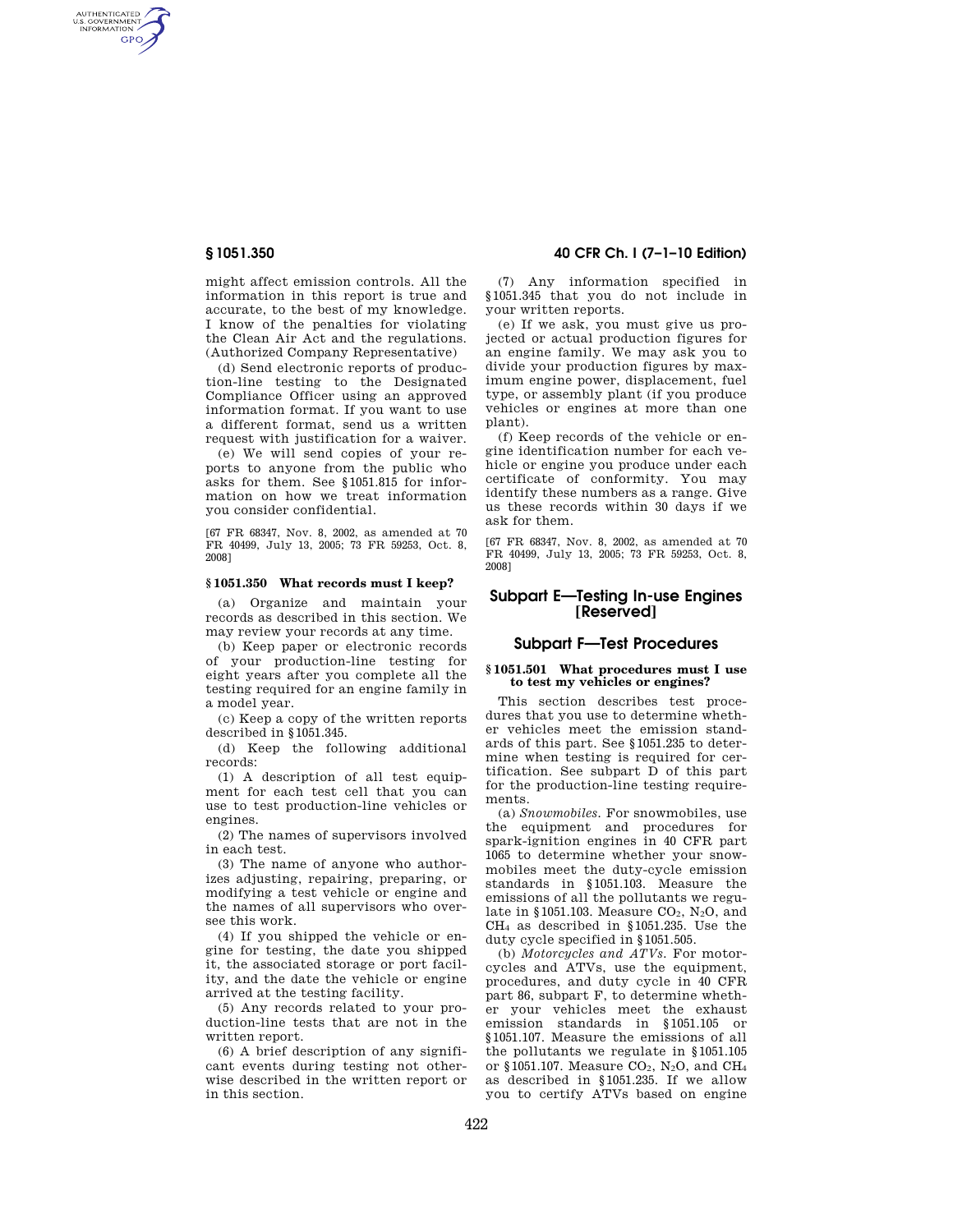## **Environmental Protection Agency § 1051.501**

testing, use the equipment, procedures, and duty cycle described or referenced in the section that allows engine testing. For motorcycles with engine displacement at or below 169 cc and all ATVs, use the driving schedule in paragraph (c) of appendix I to 40 CFR part 86. For all other motorcycles, use the driving schedule in paragraph (b) of Appendix I to part 86. With respect to vehicle-speed governors, test motorcycles and ATVs in their ungoverned configuration, unless we approve in advance testing in a governed configuration. We will only approve testing in a governed configuration if you can show that the governor is permanently installed on all production vehicles and is unlikely to be removed in use. With respect to engine-speed governors, test motorcycles and ATVs in their governed configuration. Run the test engine, with all emission-control systems operating, long enough to stabilize emission levels; you may consider emission levels stable without measurement if you accumulate 12 hours of operation.

(c) *Permeation testing.* (1) Use the equipment and procedures specified in §1051.515 to measure fuel tank permeation emissions.

(2) Prior to permeation testing of fuel hose, the hose must be preconditioned by filling the hose with the fuel specified in paragraph (d)(3) of this section, sealing the openings, and soaking the hose for 4 weeks at  $23 \pm 5$  °C. To measure fuel-line permeation emissions, use the equipment and procedures specified in SAE J30 as described in 40 CFR 1060.810. The measurements must be performed at  $23 \pm 2$  °C using the fuel specified in paragraph  $(d)(3)$  of this section.

(d) *Fuels.* Use the fuels meeting the following specifications:

(1) *Exhaust.* Use the fuels and lubricants specified in 40 CFR part 1065, subpart H, for all the exhaust testing we require in this part. For service accumulation, use the test fuel or any commercially available fuel that is representative of the fuel that in-use engines will use. The following provisions apply for using specific fuel types:

(i) For gasoline-fueled engines, use the grade of gasoline specified for general testing.

(ii) For diesel-fueled engines, use either low-sulfur diesel fuel or ultra lowsulfur diesel fuel meeting the specifications in 40 CFR 1065.703. If you use sulfur-sensitive technology as defined in 40 CFR 1039.801 and you measure emissions using ultra low-sulfur diesel fuel, you must add a permanent label near the fuel inlet with the following statement: ''ULTRA LOW SULFUR FUEL ONLY''.

(2) *Fuel Tank Permeation.* (i) For the preconditioning soak described in §1051.515(a)(1) and fuel slosh durability test described in  $$1051.515(d)(3)$ , use the fuel specified in Table 1 of 40 CFR 1065.710 blended with 10 percent ethanol by volume. As an alternative, you may use Fuel CE10, which is Fuel C as specified in ASTM D 471–98 (see 40 CFR 1060.810) blended with 10 percent ethanol by volume.

(ii) For the permeation measurement test in §1051.515(b), use the fuel specified in Table 1 of 40 CFR 1065.710. As an alternative, you may use the fuel specified in paragraph  $(d)(2)(i)$  of this section.

(3) *Fuel Hose Permeation.* Use the fuel specified in Table 1 of 40 CFR 1065.710 blended with 10 percent ethanol by volume for permeation testing of fuel lines. As an alternative, you may use Fuel CE10, which is Fuel C as specified in ASTM D 471–98 (see 40 CFR 1060.810) blended with 10 percent ethanol by volume.

(e) *Engine stabilization.* Instead of the provisions of 40 CFR 1065.405, you may consider emission levels stable without measurement after 12 hours of engine operation.

(f) [Reserved]

(g) *Special procedures for engine testing.* (1) You may use special or alternate procedures, as described in §1065.10 of this chapter.

(2) We may reject data you generate using alternate procedures if later testing with the procedures in part 1065 of this chapter shows contradictory emission data.

(3) You may test engines using a test speed based on the point of maximum power if that represents in-use operation better than testing based on maximum test speed.